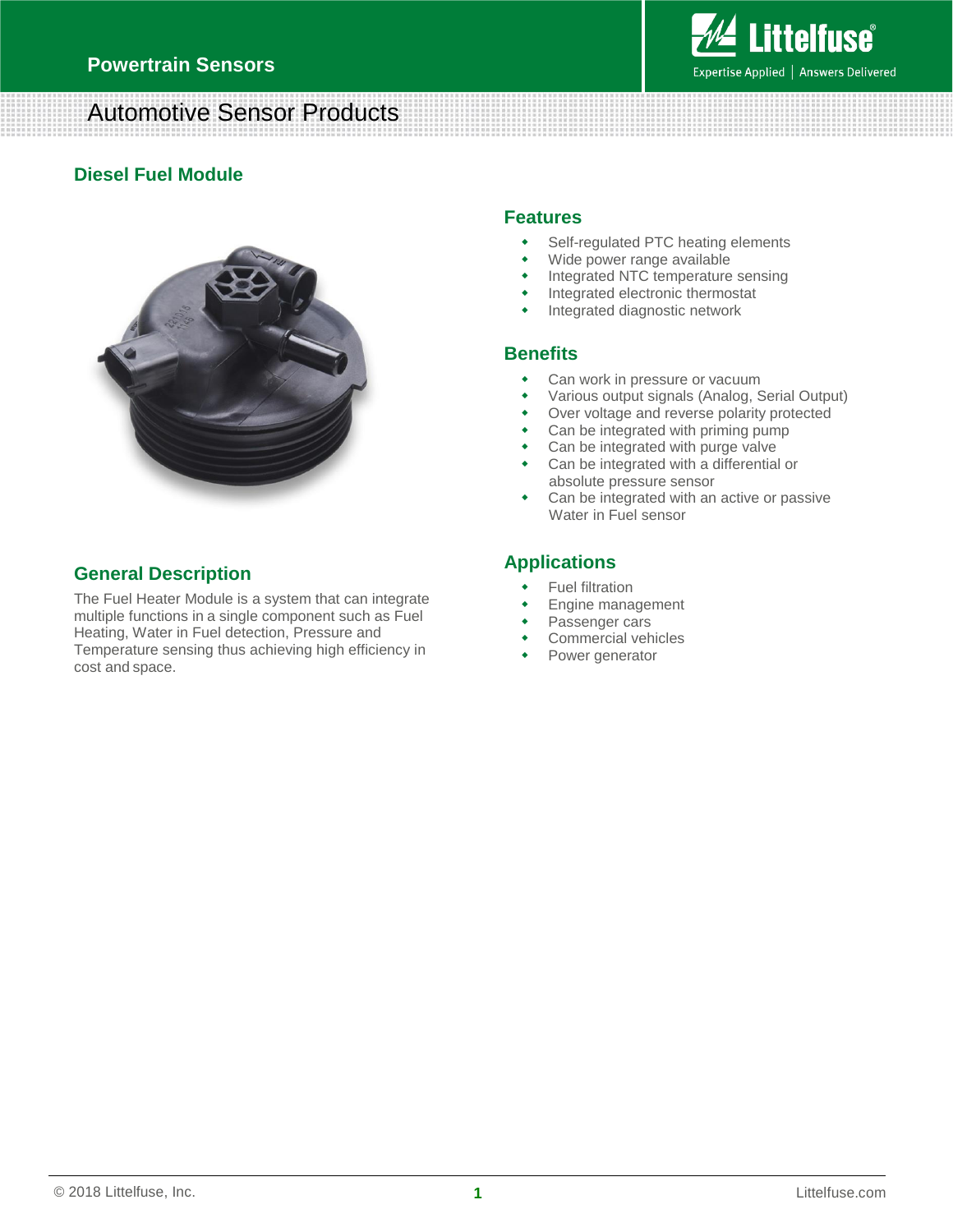# Automotive Sensor Products

## **Operation**

## **Fuel Heater**

At low temperatures paraffin drops out of Diesel fuel. This paraffin clogs the fuel filter. The Heater warms up the fuel before the filter avoiding clogging.

### **Water in Fuel Detection**

Diesel contains a certain amount of water. The water will be separated by the filter element. The separated water will be collected in the water trap at the bottom of the filter module. The water level sensor will be used to detect a specific water level and send a signal to the ECU.

### **Diagnostic Function**

An internal network can send a signal to the ECU to recognize the presence of proper harness connection.

### **Pressure Sensor**

With mileage or working time the filter cartridge can start to clog, increasing the fuel consumption and then stopping the engine. Clogging of the filter cartridge can be detected by the measurement of the differential pressure across thefilter.

### **Temperature Sensor**

For optimal engine management, the ECU needs to receive the information about the fuel temperature. The integrated sensor can give this information to the ECU.

## **Fuel Heater Module Types**

### **Integrated on Customer Filter or Part of Customer Filter**

- It could be mounted inside the body of the customer filter.
- The module itself can be a part of the filter body (i.e. supply of the filter head with all the functions integrated).

### **Electronic or Bi-metal Thermostat**

- The module can use a bi-metal switch as thermostat.
- The module can use an electronic thermostat.

### **Active or Passive Water in Fuel Sensor**

- The module can be integrated with passive water in fuel sensor that consists in the two metallic probes and a diagnostic resistor to be connected to the ECU.
- The module can be integrated with an active water in fuel sensor that consists of the two metallic probes plus the electronic amplifier to dialog with the vehicle ECU or to directly drive the load (lamp, LED, relay) without the needs of anECU.

### **Purge Valve**

The module can be integrated with a valve to purge the water collected and detected by the Water in Fuel function.

### **Temperature Sensor**

The module can supply, in analog or digital format, the temperature value of the fuel to the ECU.

### **Pressure Sensor**

- The module can be integrated with a differential pressure sensor to detect the clogging of the filter cartridge.
- The module can be integrated with an absolute pressure sensor to dialog with the vehicle ECU for the engine management.

#### **Diagnostic Function**

 An internal network can allow the vehicle ECU to detect the proper connection of the harness from the fuel heater module.

## **Packaging Options**

Standard and customer specific options available.